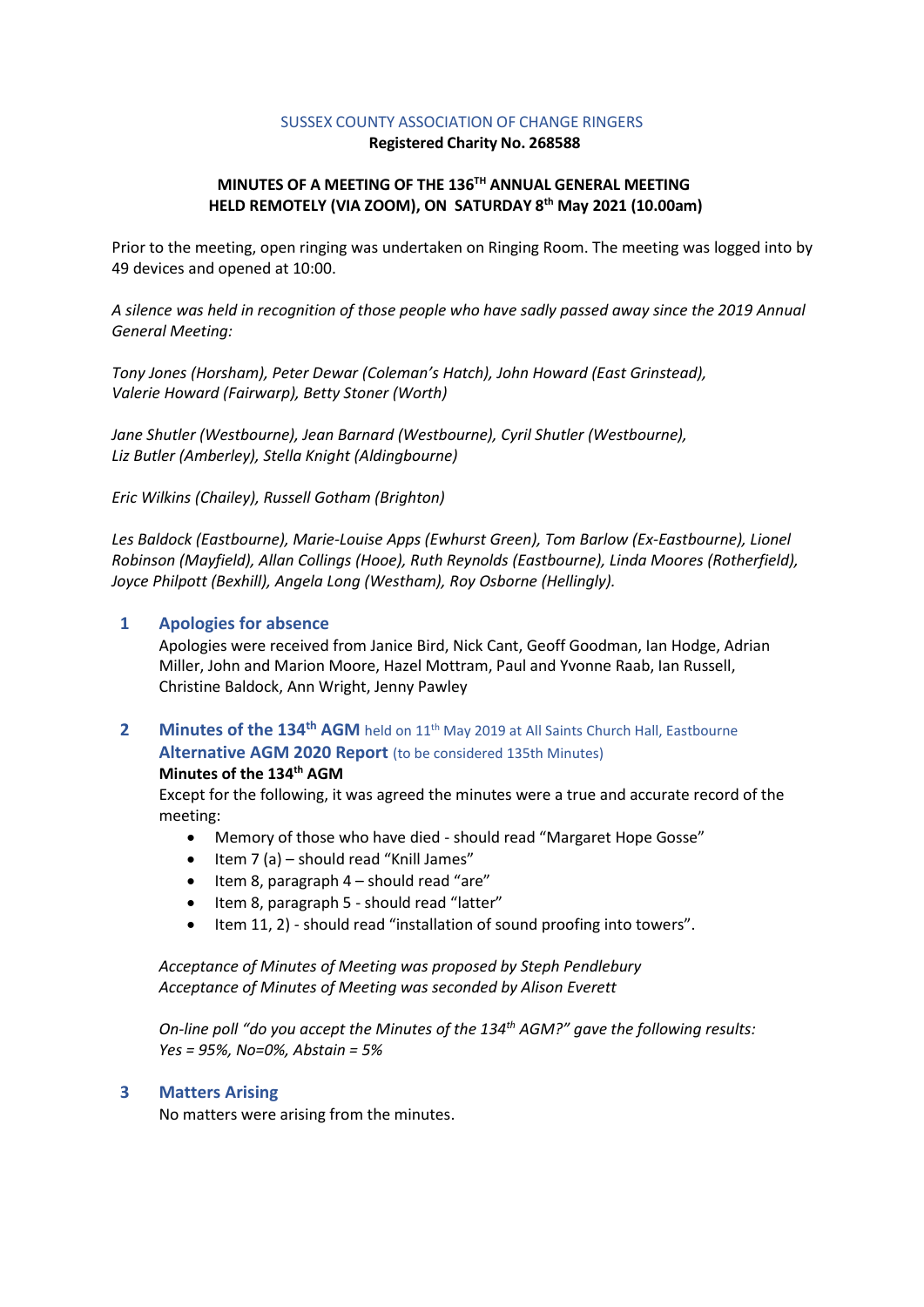## **4 Reports for 2020**

a) Master **b) Communications & Events** c) Training & Recruitment

- d) Safeguarding (a) Library (e) Library (e) the set of the set of the set of the set of the set of the set of the set of the set of the set of the set of the set of the set of the set of the set of the set of the set of th
- g) District Secretaries h) Peal Report i) Quarter Peal Report

An opportunity was given to ask questions, there were no questions on any of the reports.

*Acceptance of Reports was proposed by Richard Pendlebury. Acceptance of Reports of Meeting was seconded by Graham Hills.*

*On-line poll "Do you accept the reports as published in the Annual Report and Handbook?" gave the following results: Yes = 98%, No=0%, Abstain = 2%*

# **5 The Sussex Churches Bell Restoration Fund Report**

## *a) Report for 2020*

Graham Hills gave a summary of the contents of the report which was made available online prior to the meeting.

Committed grants in 2020 are for bell restorations at Piddinghoe, Portslade, Alfriston and Eastbourne (All Saints).

In January 2021 a grant was approved for Willingdon.

A meeting will be held on 13<sup>th</sup> May to discuss applications from Hooe and Pagham.

*Coming out of lockdown if any assistance is required then towers should get in contact with district representative (see b) below.*

*b) District Representatives 2021 -* District representatives are as follows:

North – Simon Alford, South – Nick Cullen, West - Rick Clay, East - Pip Pawley

# **6 Presentation of Accounts for 2020**

# *a) Summary of 2020 Accounts & Questions*

A presentation was given of the summary of the accounts, this is available in the handbook, in summary (totals of unrestricted and restricted funds) are as follows:

- Total income was £15,735
- Total expenditure was £9,231

This leaves a surplus of £6,504

#### *b) Unrestricted General Fund*

A summary was given of the unrestricted general fund in respect of the following:

- Income sources: Subscriptions, Peal fees, Bank interest, Publicity, Events and Admin (adverts and clothing)
- Expenditure: Publicity (support), Insurance, Governance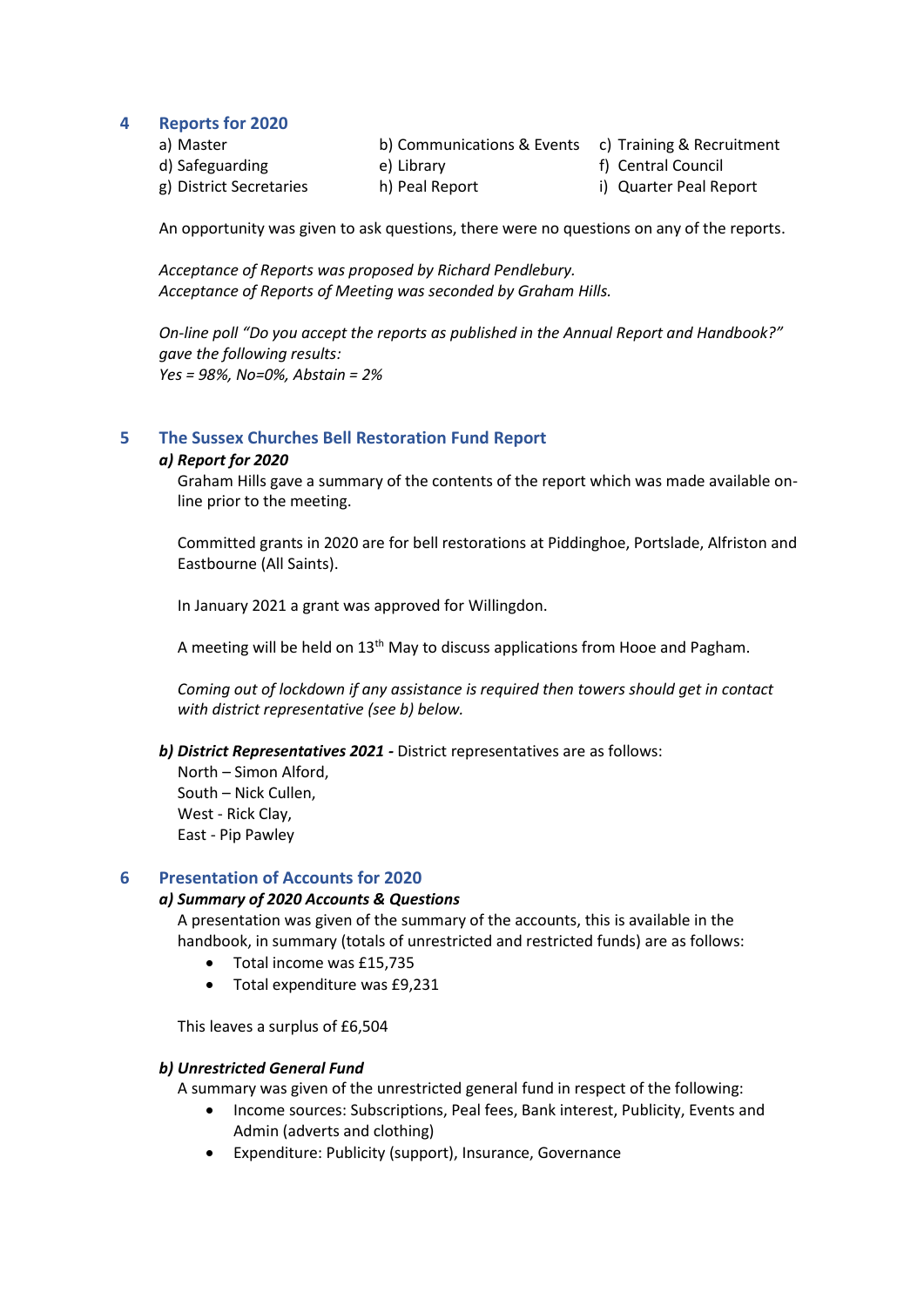Trends of expenditure between 2014 and 2020 were shown along with an explanation of the major differences.

## *c) Development Fund*

This is a fund for 'any' project, it is a relatively new fund, generated in 2019 due to a surplus in the unrestricted fund. An explanation of the amounts for Income, and Expenditure was given. There is now a balance of £15,424.

#### *d) BRF Account*

The income and expenditure were summarised. The balance is currently £50,998 (with commitments of £28,800 see item 5 above).

It was noted that if current applications are granted the BRF account will be low on funds and therefore fund raising should be considered in the future.

#### *e) SYRF (The Reg Johnson & Harold Wood Memorial Fund)*

The cash balance is £10,942 (which does not include fixed assets) with no committed grants

The following points were raised following the presentation of the accounts:

- *Comments on Presentation Slide*  The 'Income Sources (unrestricted)' slide showed an income from an event titled 'ART trial workshop', Alison Everett requested this was reworded to read 'Recruitment and Retention Workshop'.
- *Interest* Graham Hills asked the rationale behind the allocation of interest to the funds. Sue Gadd advised that whilst there were 4 separate funds, that moneys were held in a single bank account and so interest was accrued on ALL funds, therefore, the fairest way of allocating interest is proportional to the balances of each of the four funds (it should be noted that bank charges are split in a similar manner).
- *Handbook* Alan Baldock advised that Page 26 in handbook (subscriptions & peal fees) should read districts and not divisions, which will need to be amended.
- *BRF Funds* Val Burgess commented that it was nice to see the money used to restore bells across the association and that projects were being supported.

*Acceptance of Accounts was proposed by Pip Pawley Acceptance of Accounts was seconded by Val Burgess*

*On-line poll "Do you accept the accounts for 2020 as published in the Annual Report and Handbook?" gave the following results: Yes = 100%, No=0%, Abstain = 0%*

## **7 2021 Accounts Items**

#### *a) Appointment of Independent Examiner for 2021*

Proposal is that Knill James to continues as the Independent Examiner for 2021

*On-line poll for "Do you accept the appointment of Knill James as independent examiner of the 2021 accounts?" gave the following results: Yes = 95%, No=0%, Abstain = 5%*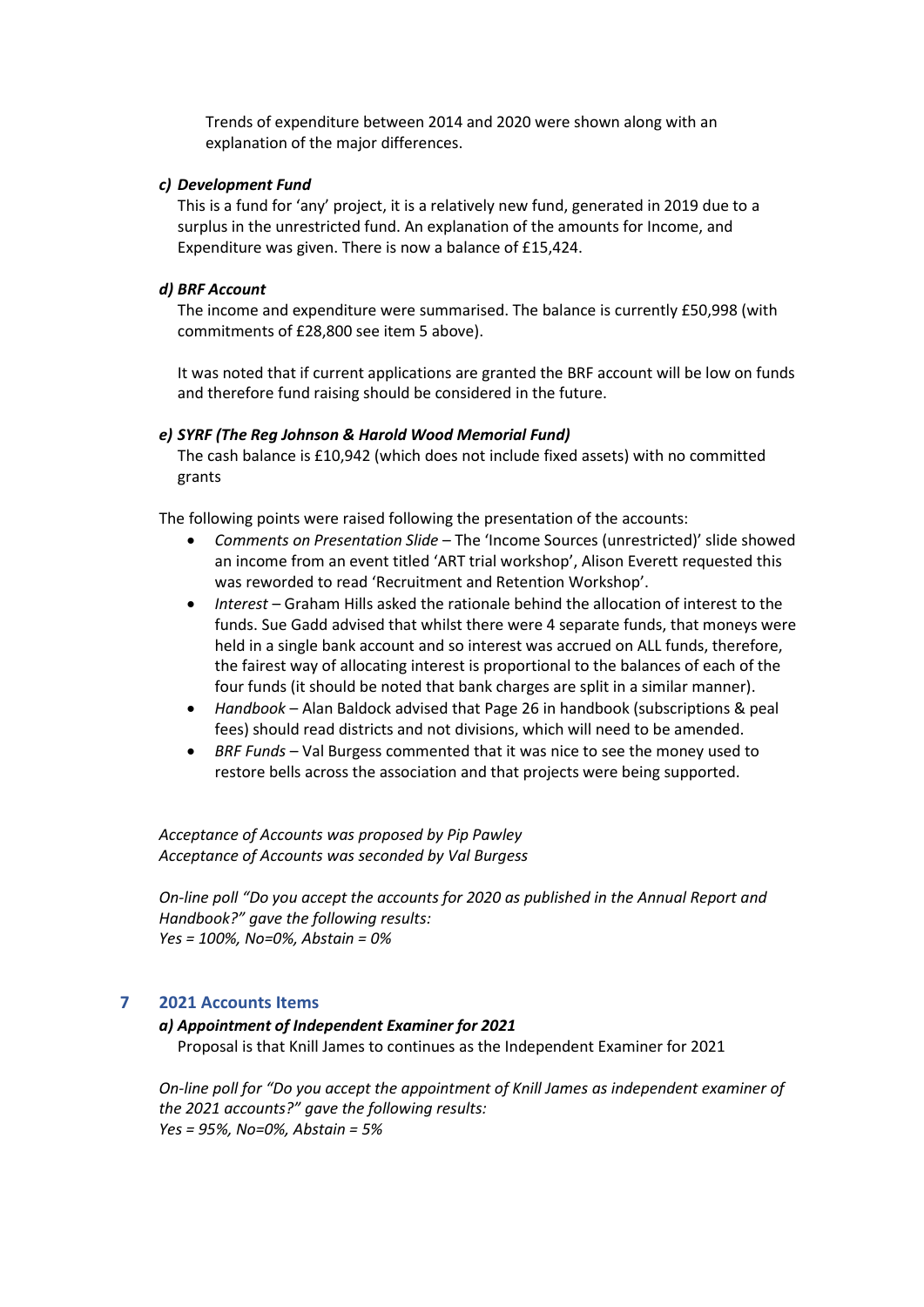# **8 Election of Officers:**

Master : Rob Lane General Secretary : Hamish McNaughton Treasurer : Sue Gadd BRF Secretary : Graham Hills Trustee : Margaret Sherwood Safeguarding Officer : Val Clay There being only one nomination for each office, the above are elected

*On-line poll for "Do you accept the election of the Association of officers as nominated at the ADM's 2021" gave the following results: Yes = 100%, No=0%, Abstain = 0%.*

It was noted that:

- Master Rob Lane, is now in his final year (2021) as Master.
- BRF Secretary Graham Hills has advised that he would like to stand down next year.

All members should give consideration as to who could fill these essential officer posts from 2022.

# **9 Forthcoming Events**

The following forthcoming events were noted:

- **Handbell Morning, 22nd May** This is a morning which is designed for current handbell ringers and those who are new to ringing handbells.
- **Saturday Afternoon Weekly on-line practice** These sessions are aimed at anyone who wants to develop and progress using a virtual environment. Everyone is welcome to attend, including helpers, leaders and learners.
- **District Events** Districts are now starting to organise events, and several are already planned across the district for example 21st August, Southern District event at Buxted Church (ground floor with ventilation) and Western district walk on 2nd June.
- **Young Ringers**  Marisa Hayes (Ringmer) has taken over organising Young Ringers (along with Tania Osband). Events which have already been organised were outlined starting with a number of "Getting To Know You" sessions which are being held throughout the area with the first scheduled for  $9<sup>th</sup>$  May at Ashburnham Place. There are currently 52 young ringers (aged 25 and under). Help is required once Covid restrictions have been removed for host towers and for cake makers.

All events are posted on the website and on the Facebook pages.

# **10 Response to Covid**

Rob Lane advised that guidance for returning to ringing is available on the CCCBR website. This is subject to discussions with the individual church and a risk assessment. In summary the following should be considered, ringing duration (45 minutes), number of ringers (6 ringers), distance between ropes (1m+), ventilation, other precautions such as hand sanitising and masks.

The response to Covid was discussed at each of the ADMs. Some districts have already identified specific assistance which may be required requirements to return from ringing whilst others are still ascertaining any assistance that will be needed to return to ringing. It was recognised that help may be required to inspect bells to